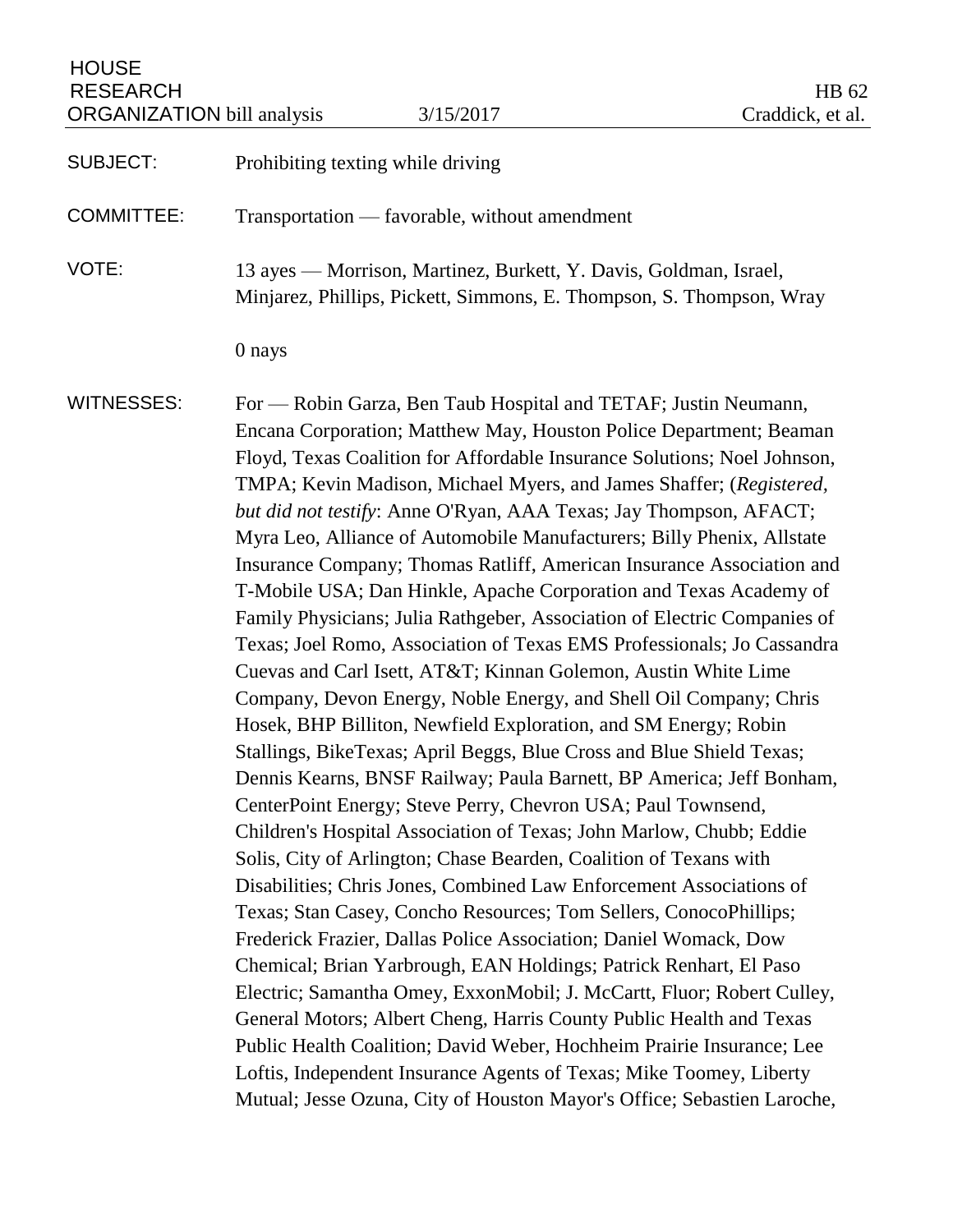Methodist Healthcare Ministries of South Texas, Inc.; Paul Martin, National Association of Mutual Insurance Companies; Janiece Crenwelge, Nationwide Insurance; Robert E. Johnson Jr., Nissan North America; Parker McCollough, NRG Energy; Julie Moore, Occidental Petroleum; Ben Shepperd, Permian Basin Petroleum Association; Jim Dow, Pioneer Natural Resources; Connie Johnson, Progressive; Joe Woods, Property Casualty Insurers Association of America; James Jones, San Antonio Police Dept.; Todd Morgan, Sprint; John Stuckemeyer, State Farm Insurance; Stephanie Simpson, Texas Association of Manufacturers; Scott Stewart, Texas Chemical Council; Michael Grimes, Texas College of Emergency Physicians; Dinah Welsh, TETAF; Michael Pacheco, Texas Farm Bureau; John Hawkins, Texas Hospital Association; Lindsey Miller, Texas Independent Producers and Royalty Owners Association; Troy Alexander, Texas Medical Association and Texas Public Health Coalition; Susan Horton, Texas Municipal League; Andrew Cates, Texas Nurses Association; Clayton Travis, Texas Pediatric Society; Thure Cannon, Texas Pipeline Association; Jessica Anderson, Texas Police Chief's Association; Les Findeisen, Texas Trucking Association; Lucas Meyers, Travelers Companies, Inc. and Subsidiaries; Chris Miller, Uber; Aidan Utzman, United Ways of Texas; Jordan Williford, UPS; Darlene Brugnoli and Richard Lawson, Verizon; Randy Vivian, Victoria Chamber of Commerce; Brent Chaney, Vistra Energy, TXU Energy, and Luminant; Royce Poinsett, Wal-Mart; Chris Macomb, Waste Management of Texas; Melody Chatelle, Dee Davila-Estelle, Courtney DeBower, Kevin Estelle, and Tracy Myers)

Against — (*Registered, but did not testify*: Chris Hosek, QEP Resources; Terri Hall, Texans Uniting for Reform and Freedom and Texans for Toll-Free Highways)

On — Emily Gerrick, Texas Fair Defense Project; (*Registered, but did not testify*: Mark Marek, Texas Department of Transportation)

BACKGROUND: Transportation Code, sec. 545.424 prohibits drivers under the age of 18 from using a wireless communication device except in an emergency.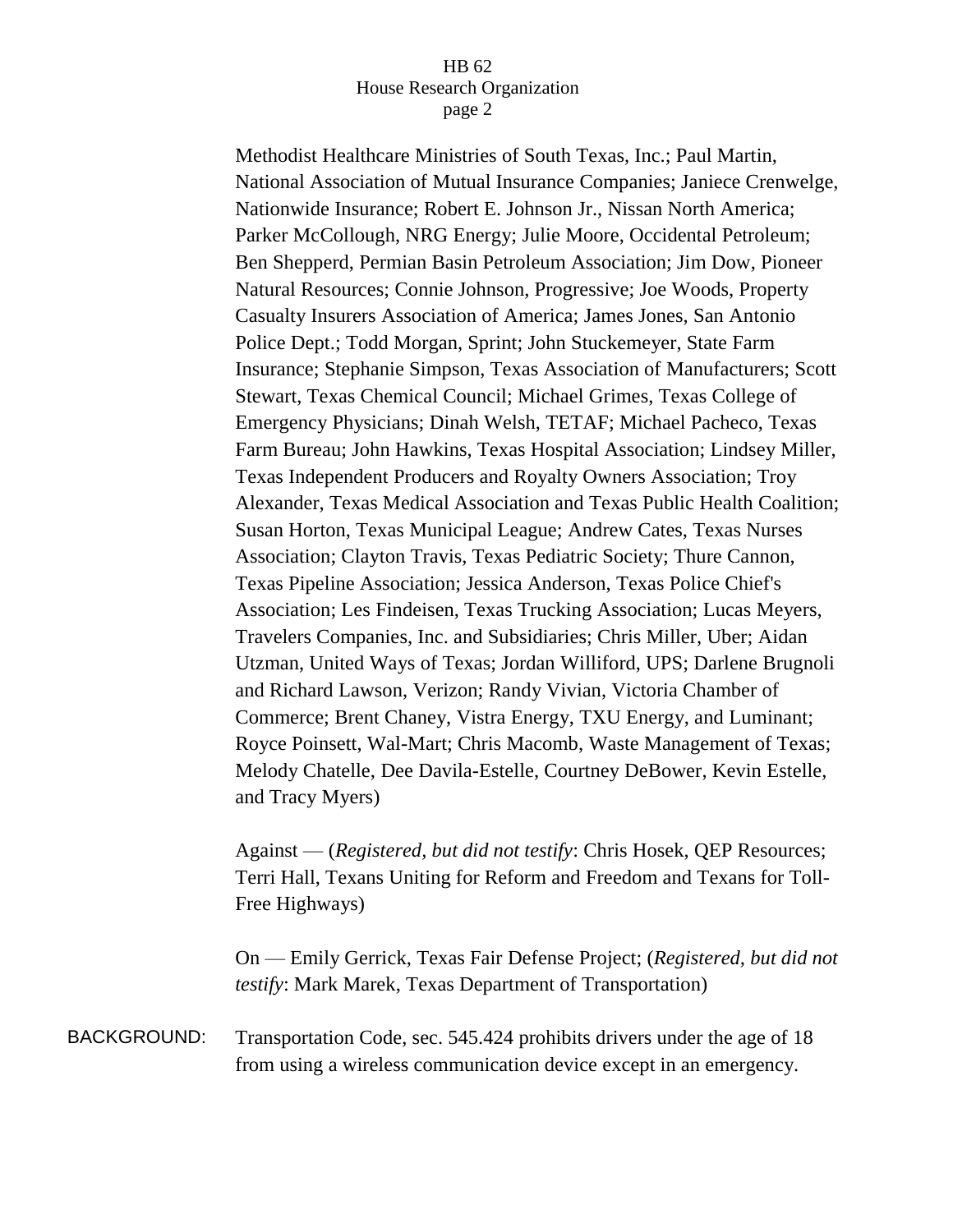Under sec. 545.425, drivers of any age may not use a wireless communication device in a school crossing zone unless the vehicle is stopped or the driver uses a hands-free device. "Wireless communication device" is defined as a device, such as a cell phone, that uses a commercial mobile service. "Hands-free device" is defined as a feature or attachment that allows use of the wireless communication device without use of either of the operator's hands.

DIGEST: HB 62 would make it a misdemeanor offense for a driver to use a portable wireless communication device to read, write, or send an electronic message while operating a motor vehicle unless the vehicle was stopped. The first offense would be punishable by a fine between \$25 and \$99, and a subsequent offense would carry a fine between \$100 and \$200.

The driver would have a defense to prosecution if the driver was:

- using a hands-free device, including voice-operated technology;
- reporting illegal activity or summoning emergency help;
- reading an electronic message that the person reasonably believed concerned an emergency; or
- relaying information to a dispatcher or digital network through a device affixed to the vehicle as part of the driver's job.

The offense also would not apply to drivers of authorized emergency or law enforcement vehicles acting in an official capacity or to drivers licensed by the Federal Communications Commission operating a radio frequency device other than a portable wireless communication device.

HB 62 would require that the driver's license test cover knowledge about the effects of texting while driving or other actions that constitute distracted driving.

The bill would prohibit the seizure or inspection of a driver's cell phone by a peace officer unless it was authorized by another law and would prohibit the Department of Motor Vehicles from assigning points to a driver's license for a texting-while-driving offense.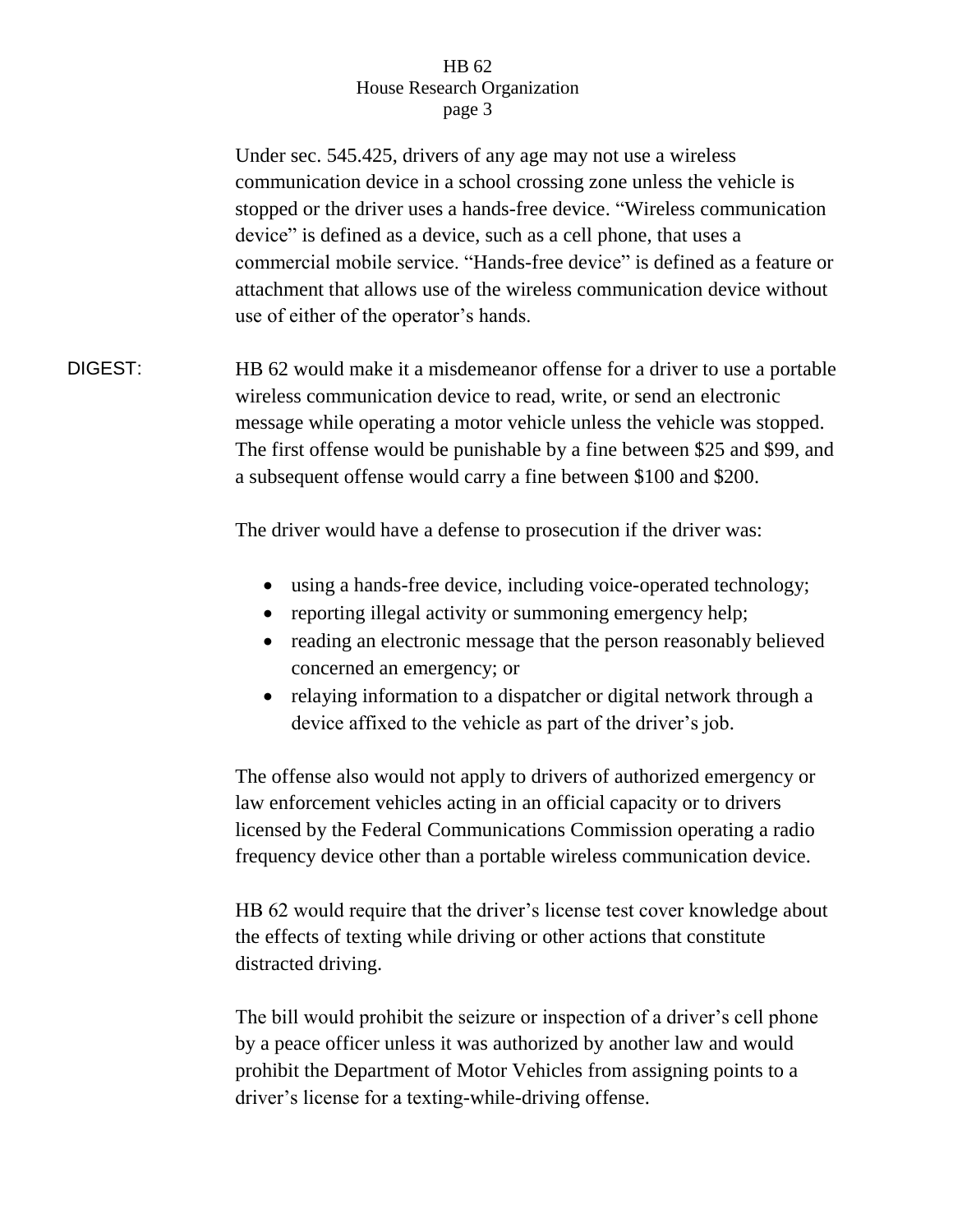|                           | The Texas Department of Transportation would be required to post signs<br>on interstate and U.S. highways entering the state indicating that texting<br>while driving is prohibited and carries a fine.                                                                                                                                                                                                                                                                                                                                             |
|---------------------------|-----------------------------------------------------------------------------------------------------------------------------------------------------------------------------------------------------------------------------------------------------------------------------------------------------------------------------------------------------------------------------------------------------------------------------------------------------------------------------------------------------------------------------------------------------|
|                           | The bill would take effect September 1, 2017, and would apply only to<br>offenses committed on or after that date.                                                                                                                                                                                                                                                                                                                                                                                                                                  |
| <b>SUPPORTERS</b><br>SAY: | HB 62 would save lives and prevent injuries by reducing distracted<br>driving incidents. It also would resolve confusing differences in local laws<br>and implement common sense restrictions that are not overly burdensome.                                                                                                                                                                                                                                                                                                                       |
|                           | The Texas Department of Transportation has reported that all distracted<br>driving resulted in about 470 fatalities and more than 18,000 injuries on<br>Texas roads in 2015, with similar numbers of incidents in previous years.<br>These are likely conservative estimates because many drivers involved in<br>crashes are hesitant to admit they were distracted.                                                                                                                                                                                |
|                           | Drivers are more likely to crash while texting, although the magnitude of<br>the effect varies among studies. Crashes caused by distracted driving also<br>needlessly create large social costs through increased demands on<br>emergency services and other forms of medical care. These crashes<br>impose high economic costs through higher insurance premiums and lost<br>productivity and wages.                                                                                                                                               |
|                           | HB 62 would be effective at reducing texting while driving. A statewide<br>ban would create a culture of safety and a deterrent that a patchwork set of<br>local regulations could not achieve. That certain jurisdictions have no<br>prohibition on texting while driving sends a message that it is okay to text<br>and drive in spite of evidence of the associated risks. A 2016 study of<br>AT&T's wireless customers estimated that the four states without full<br>texting-while-driving bans have about a 17 percent higher rate of texting |

while driving than the other 46 states.

Contrary to some concerns, there has been no demonstrated outcry against unconstitutional searches sparked by the many local ordinances in Texas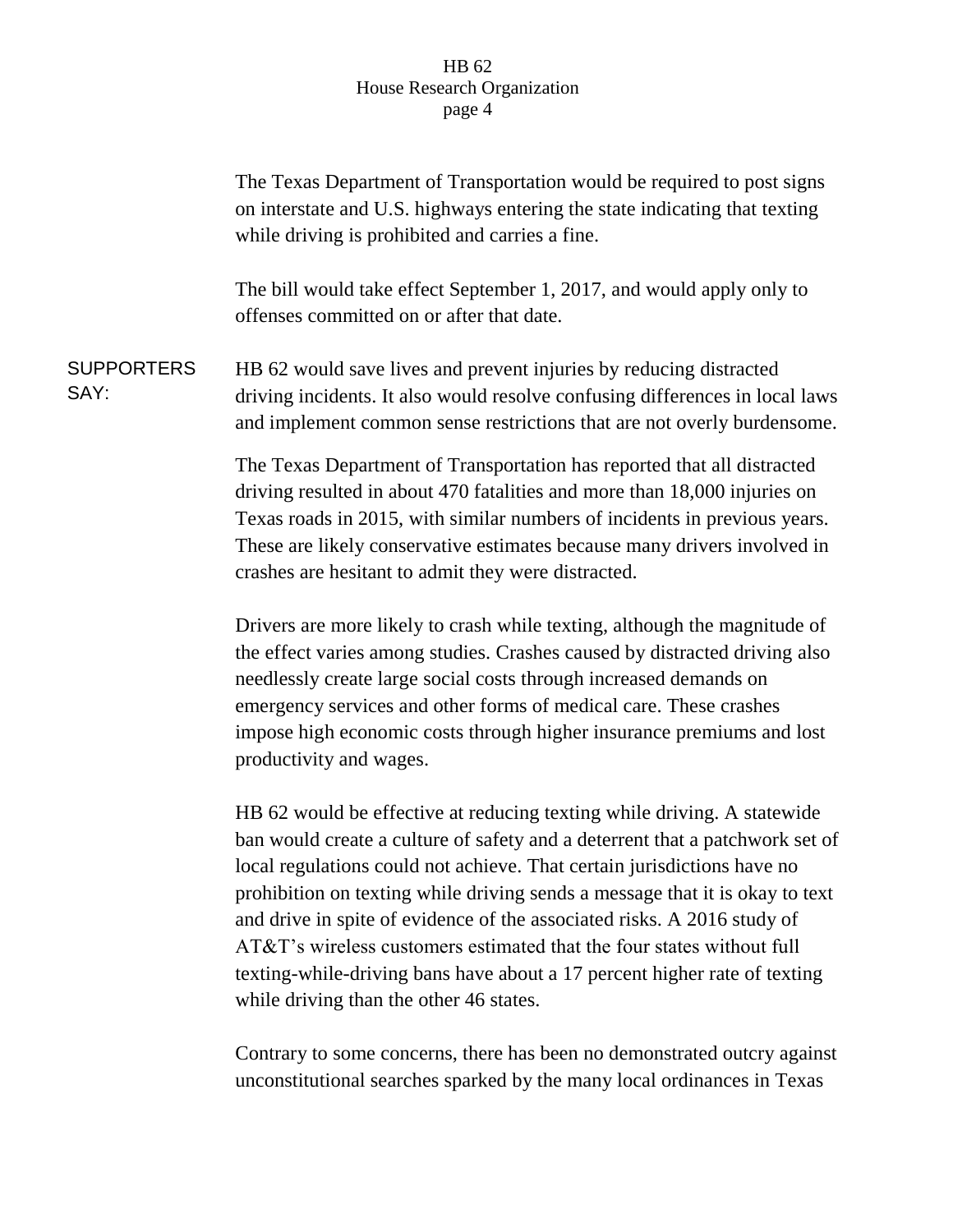prohibiting texting while driving. These ordinances have been a successful deterrent, neither infringing on rights nor overly burdening local law enforcement.

HB 62 would be enforceable. Local ordinances and state law already prohibit texting while driving in certain circumstances, and none of the 46 states that have adopted such laws report problems with enforceability. Texting while driving bans are enforced no differently than many other traffic laws, such as those governing the use of seat belts or speeding, including many laws that have affirmative defenses in statute.

HB 62 also would create more regulatory certainty by establishing a uniform set of rules to replace the more than 100 individual city regulations that currently govern texting while driving in Texas. Drivers frequently travel through multiple jurisdictions, and the plethora of local regulations makes it unreasonably difficult for citizens to know and obey the law. In addition, the bill would fill a gap in rural, unincorporated areas where no city regulation exists. In these areas, where many roads have two lanes with no physical divider between them, texting while driving increases the risk of deadly head-on collisions.

The bill would not be overly burdensome on drivers because it would allow drivers to use phones for certain low-risk purposes, such as GPS navigation and voice activated features. It is focused on eliminating the most harmful forms of distracted driving.

Texting while driving is not merely a personal choice. It is a decision that could kill or injure pedestrians and other drivers. Driving is a privilege, and no one has a right to text and drive.

OPPONENTS SAY: HB 62 would be ineffective at improving public safety and in some cases actually could aggravate the effects of distracted driving. Rather than establish a government overreach into the lives of citizens, the state should instead pursue other policies to curb distracted driving and leave the issue in the hands of local jurisdictions.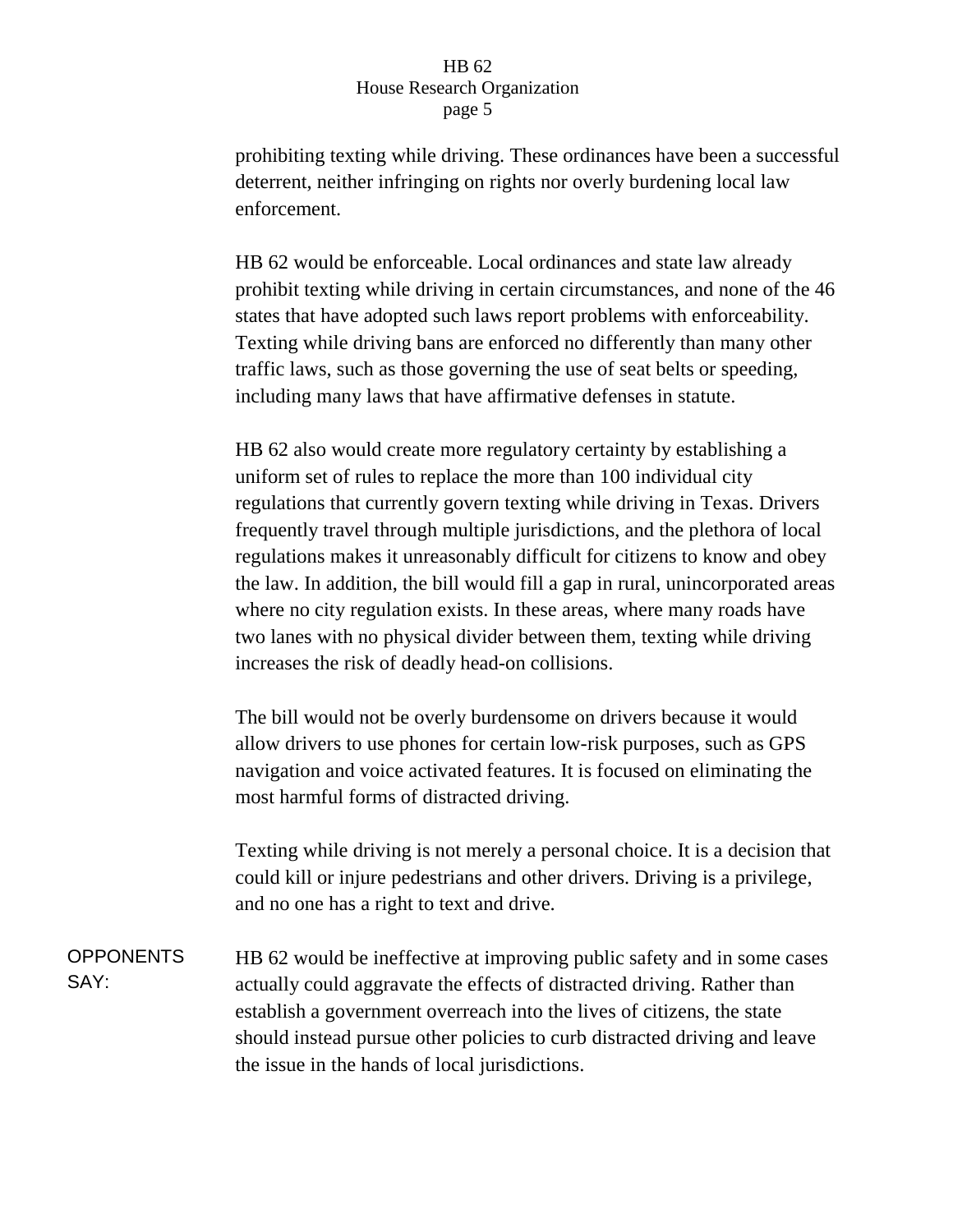Although texting while driving is irresponsible behavior, studies are mixed on whether texting-while-driving bans actually reduce fatalities or crashes. A 2010 report from the Highway Loss Data Institute hypothesized that such laws could cause drivers to conceal their phones in their laps, reducing attention to the road and increasing accidents. Researchers with the Insurance Institute for Highway Safety reviewed 11 other papers on texting while driving bans and found that the ultimate effect on traffic accidents and fatalities is unclear. This could be because texting while driving accounts for a relatively small percentage of distracted driving.

Instead of implementing an ineffective government ban, the state should focus on including important information in driving safety and driver's education courses and public messages. Criminalization ultimately could be counterproductive to the progress made with such initiatives. The key to encouraging safe driving is providing information and education about the dangers of distracted driving.

Creating yet another criminal offense would increase citizen interactions with law enforcement. This could result in a greater number of unconstitutional searches or other rights violations or could stretch the already strained resources of police, distracting from more important crimes.

This bill, while well intentioned, would be difficult to enforce because law enforcement would be hard-pressed to determine whether someone was texting or using a phone for a lawful reason. Laws that are not enforceable reduce the credibility of the law. In addition, the affirmative defenses in the bill would place the burden improperly on defendants to prove their innocence.

HB 62 would treat texting while driving as a state issue when it is better handled at the local level. Texting while driving may be a more severe problem in some areas of the state than it is in others, and municipalities are in the best position to tailor these laws to address their unique circumstances.